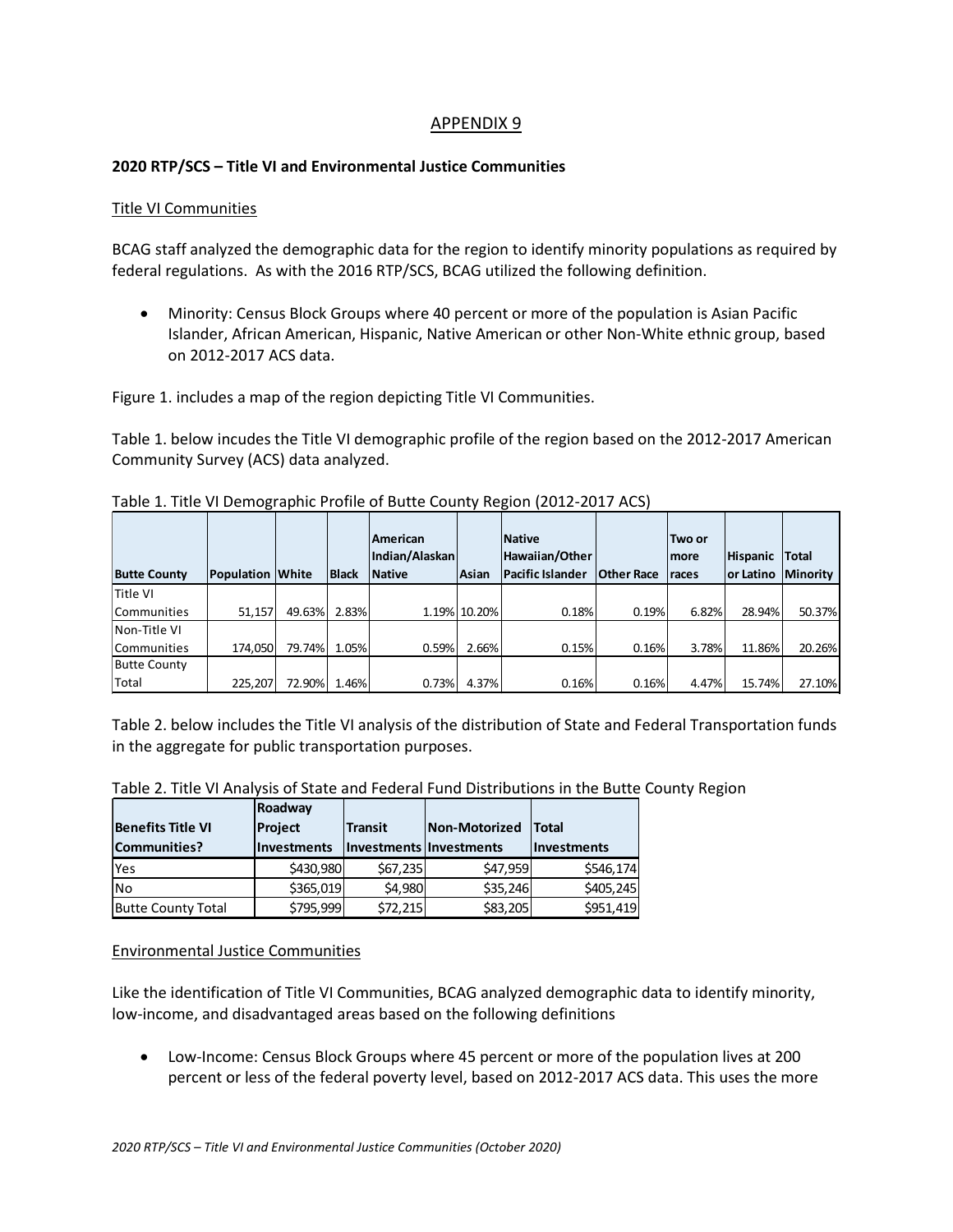specific block group geography rather than larger census tracts to assess more precisely the areas with higher concentrations of poverty.

- Minority: Census Block Groups where 40 percent or more of the population is Asian Pacific Islander, African American, Hispanic, Native American or other Non-White ethnic group, based on 2012-2017 ACS data.
- Disadvantaged: Census Tracts identified using CalEnviroScreen 3.0 with a score of 81 100%. CalEnviroScreen is a science-based mapping tool that helps identify California communities that are most affected by many sources of pollution, and that are often especially vulnerable to pollution's effects. CalEnviroScreen uses environmental, health, and socioeconomic information to produce a numerical score for each census tract in the state

Figure 1. includes a map of the region depicting Environmental Justice Communities.

Table 3. below incudes the Environmental Justice demographic profile of the region based on the 2012- 2017 American Community Survey (ACS) data analyzed.

Table 3. Environmental Justice Demographic Profile of Butte County Region (2012-2017 ACS and CalEnviroScreen 3.0)

|                           |         | <b>Minority</b> |                                             | Low Income Disadvantaged |        |        |                                           |
|---------------------------|---------|-----------------|---------------------------------------------|--------------------------|--------|--------|-------------------------------------------|
| <b>Butte County</b>       |         |                 | Population Population Population Population |                          |        |        | % Minority  % Low Income  % Disadvantaged |
| <b>EJ Communities</b>     | 126.649 | 44.051          | 68.812                                      | 8.714                    | 34.78% | 54.33% | $6.88\%$                                  |
| Non-EJ Communities        | 98.558  | 16.972          | 23.100                                      |                          | 17.22% | 23.44% | 0.00%                                     |
| <b>Butte County Total</b> | 225.207 | 61.023          | 91,912                                      | 8.714                    | 27.10% | 40.81% | 3.87%                                     |

Table 4. below includes the Environmental Justice analysis of the distribution of State and Federal Transportation funds in the aggregate for public transportation purposes.

Table 4. Environmental Justice Analysis of State and Federal Fund Distributions in the Butte County Region

| <b>Benefits</b>              | Roadway            |                           |               |              |  |
|------------------------------|--------------------|---------------------------|---------------|--------------|--|
| <b>Environmental Justice</b> | <b>Project</b>     | <b>Transit</b>            | Non-Motorized | <b>Total</b> |  |
| <b>Communities?</b>          | <b>Investments</b> | Investments   Investments |               | Investments  |  |
| Yes                          | \$663,939          | \$69,965                  | \$81,472      | \$815,376    |  |
| <b>INo</b>                   | \$132,060          | \$2,250                   | \$1,733       | \$136,043    |  |
| <b>Butte County Total</b>    | \$795,999          | \$72,215                  | \$83,205      | \$951,419    |  |